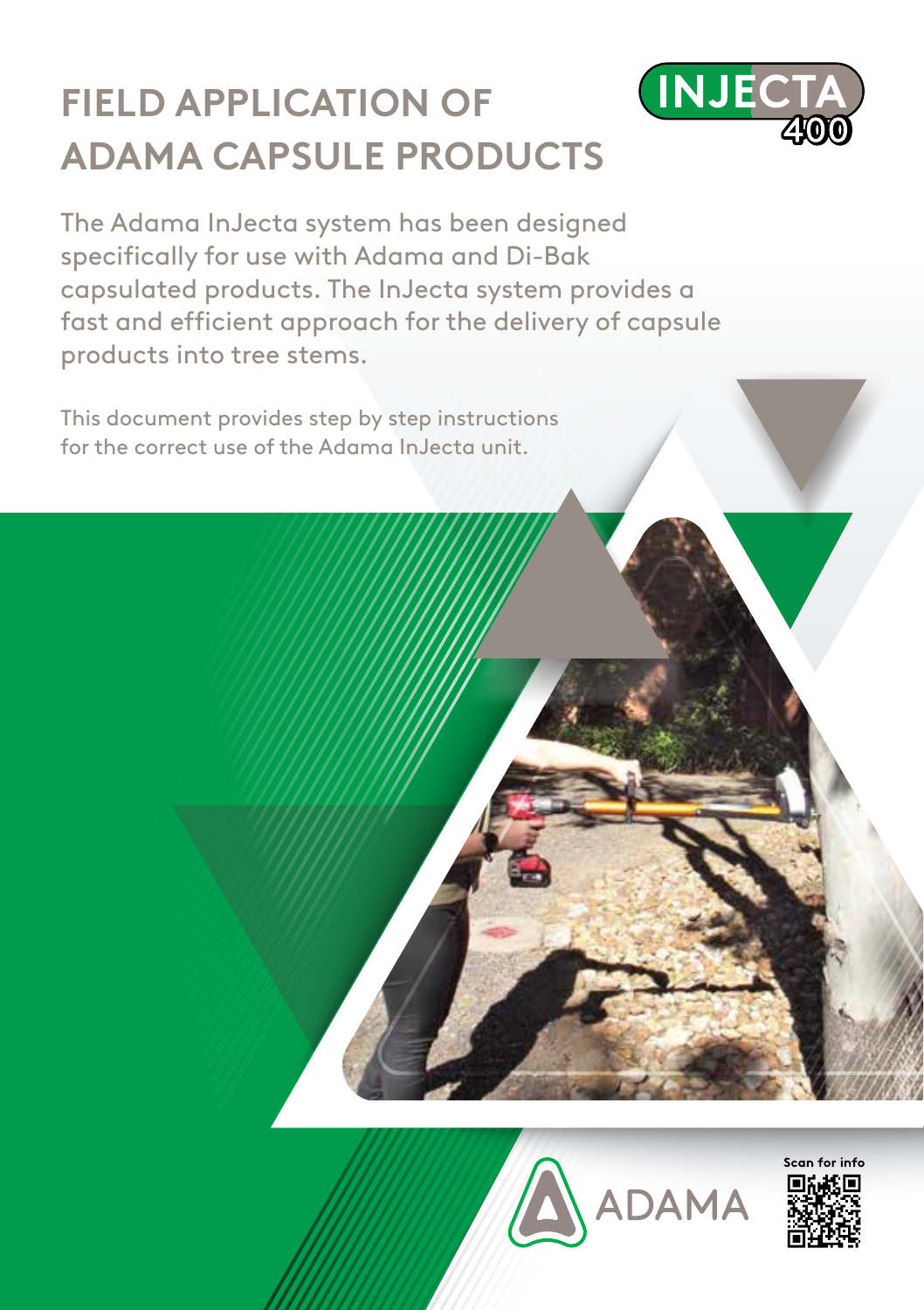## **REMOVING THE MAGAZINE FROM THE INJECTA UNIT**

# **LOADING THE MAGAZINE WITH PLUGS AND CAPSULES**

**STEP ONE**

Fully withdraw the drill bit to the rear position – the head unit cannot be opened otherwise.

## **STEP TWO**

Pull the knob at the front of the InJecta head unit to open the head mechanism.

Magazine can be removed











The Adama InJecta magazine is designed to hold 30 Di-bak capsules and sealing plugs. These are loaded in tandem into each of the 30 chambers. Note that the magazine has 31 chambers as one (in central position) must remain empty to allow for the initial drilling action. The inner section rotates in a clockwise direction.

# **STEP ONE**

Flip open the magazine lid.

# **STEP TWO**

Position inner section to centre the hole at position #1.

singly into each of the 30 chambers keeping position #1 empty.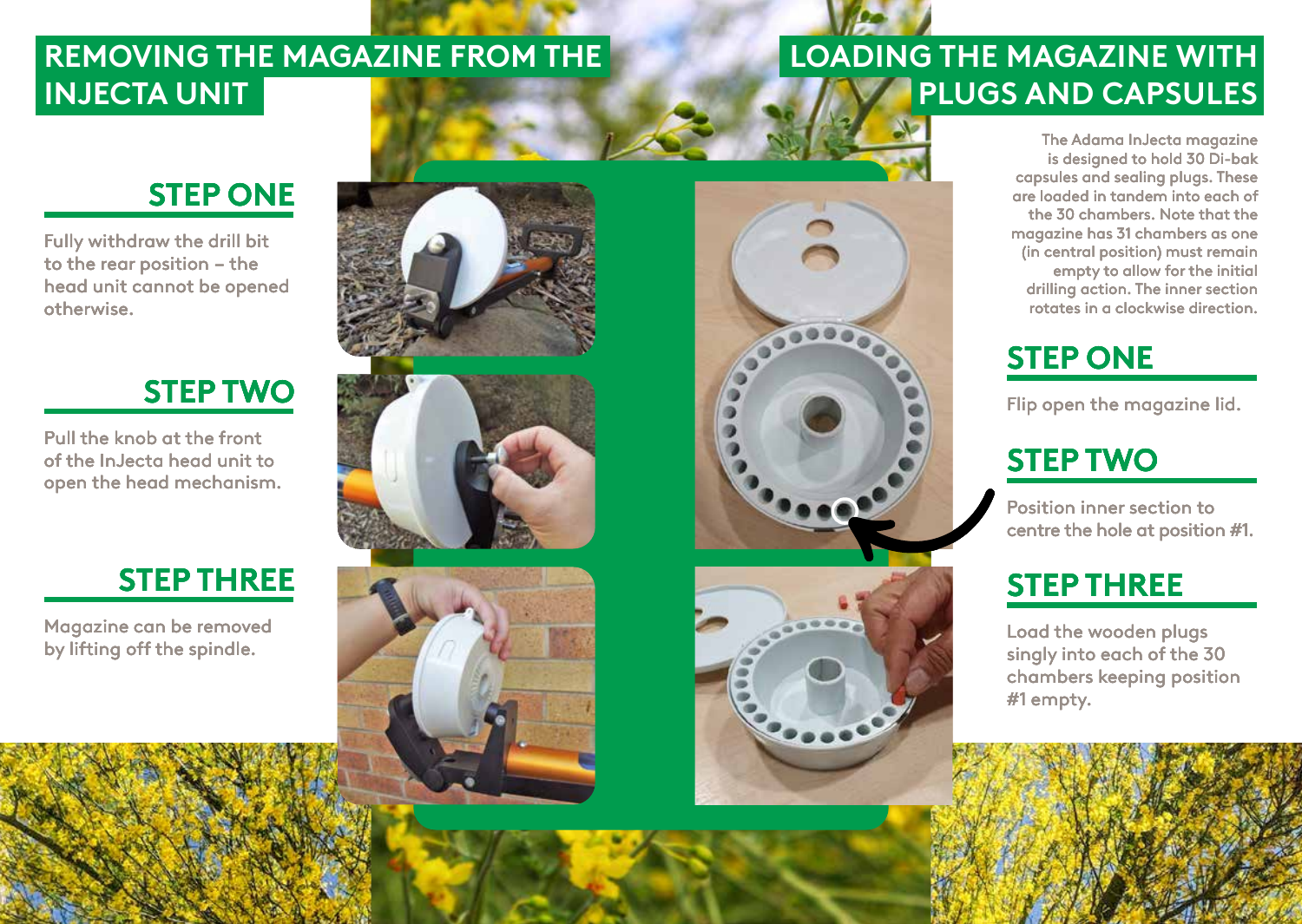Load the capsules individually into each of the 30 chambers (on-top of the plugs) again keeping position #1 empty.

Note that all 30 positions now show capsules at top (with position # 1 empty).







**45**

5

Note that plugs are visible at the rear of the magazine with position # 1 empty.





## **ENGAGING THE MAGAZINE WITH THE INJECTA UNIT**



Fully withdraw the drill bit to the rear position – unit cannot be opened otherwise.

### STEP TWO

Pull the knob at the front of the InJecta head to open the head mechanism.

### STEP THREE

Place the loaded magazine unit onto the spindle with the lid facing forward, and matching the location of risers with the cut-outs.

### STEP FOUR

Close the front. The magazine should now be firmly engaged and drill bit can be pushed forward through empty chamber (position # 1).

STEP FIVE Cordless drill can now be attached to drive shaft.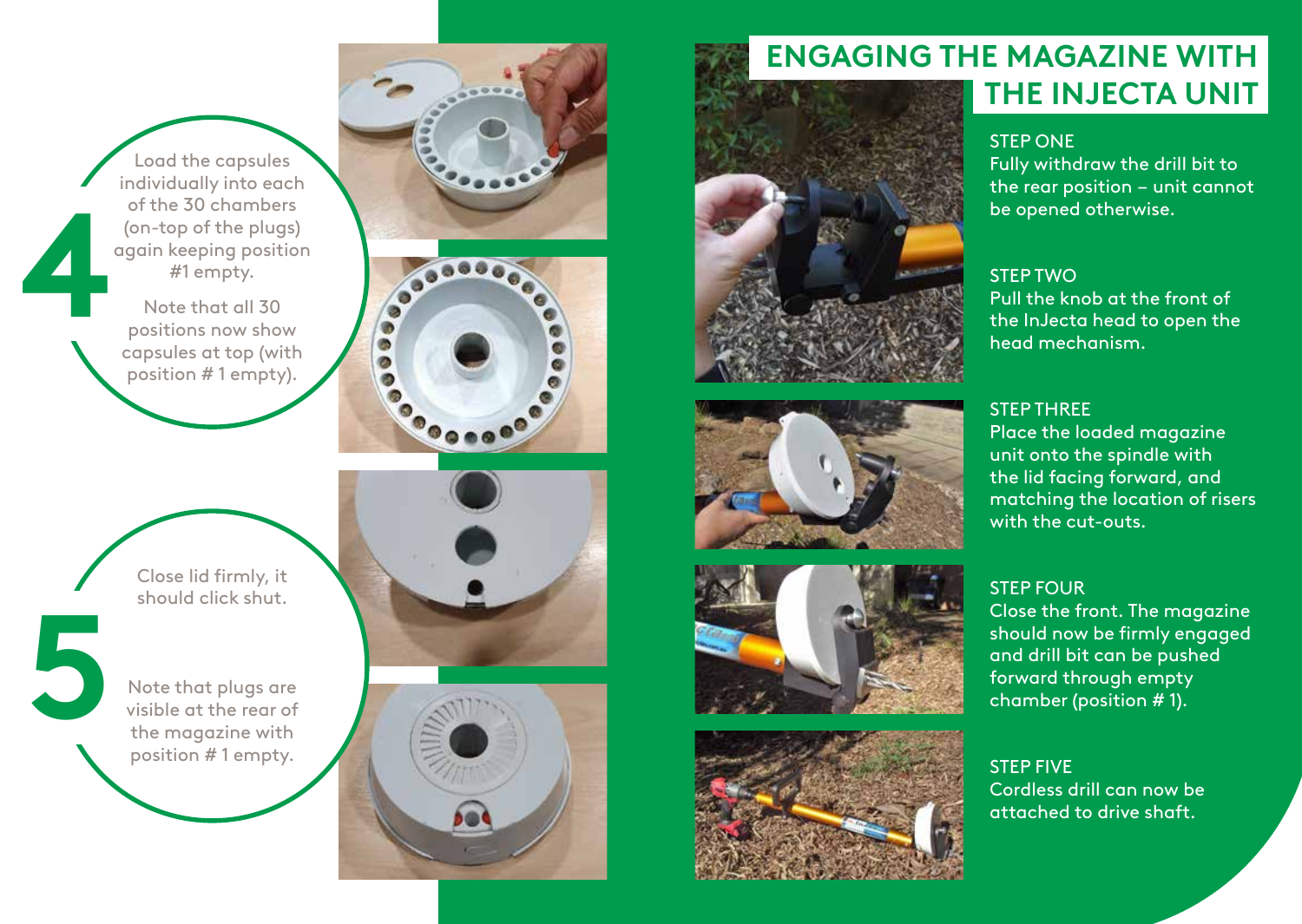### **OPERATING THE INJECTA UNIT**

### **STEP 1**

Hold the InJecta unit by the D handle with drill pulled back slightly to retract drill bit behind the pointed locator pins.

### **STEP 2**

Push the pointed locator pins on the front of the InJecta unit firmly onto the tree stem to provide grip. This can be done with a slight jabbing motion.

### **STEP 3**

While pushing the D handle forward (firmly towards the tree), drill into the stem until full depth is achieved with a clearing action.

While maintaining forward pressure on the D Handle, withdraw the drill bit clear of the hole and then stop drilling. The head unit should remain firmly pushed against the tree.









### **STEP 4**

While maintaining forward pressure on the D handle – gently pull back on the drill unit to engage magazine, a clicking noise will be heard. This will rotate the chamber one position to load the plug and capsule in correct position.

### **STEP 5**

Without re-starting the drill (in stationary mode) gently push drill bit forward to insert capsule and plug into drilled hole with a slight tamping motion.

It is not necessary to drive the plug deep into the tree, this will reduce the success of the treatment by compressing the capsule.

The InJecta unit can now be removed from the tree.

The plug should now be firmly placed and visible slightly above or level with the drill hole.

### **Capsule Placement**

Placement of capsules into the tree is dependent upon tree size and number of stems. For chemical herbicides, this is a dose dependent process. Capsules should be placed in the stem at 20 cm above ground level, however placement further up the stem is possible provided that it is below major branching points.